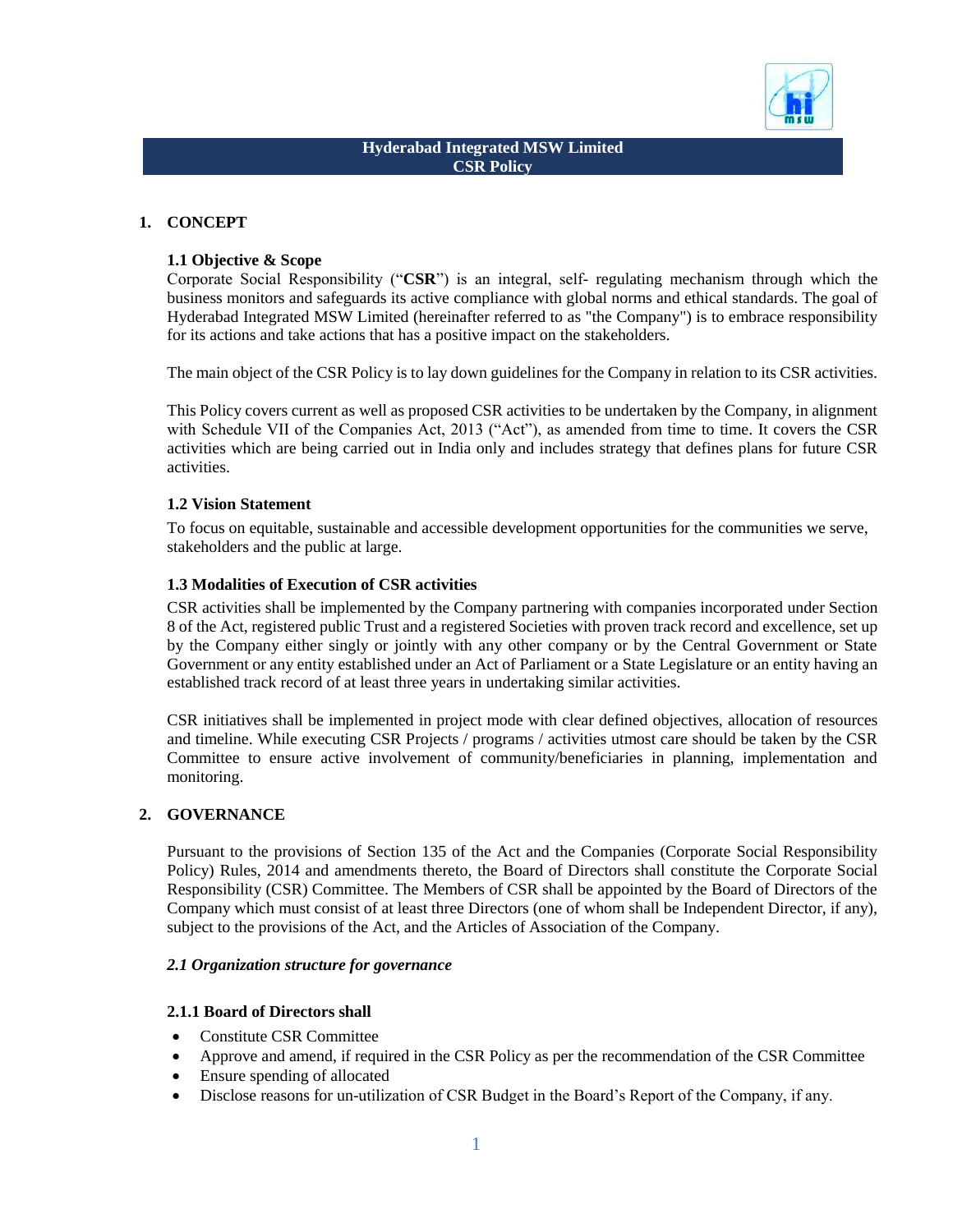

- Approve the Annual CSR Budget of the Company on the recommendation of the committee,
- Approve the Annual CSR Action plan of the Company on the recommendation of the Committee;

# **2.1.2 CSR Committee**

# **Powers of Committee**

- Formulate and recommend to the Board a CSR policy or amendments to it.
- Ensure effective implementation of the CSR Policy.
- Recommend CSR activities as stated under Schedule VII of the Act.
- Approve the authorization to agencies including Ramkv Foundation/ other Companies/firms/NGOs etc. to undertake CSR activities independently and/or in collaboration and to separately report the same in accordance with the CSR Rules. Recommend the CSR Budget and ensure spending of the allocated funds as per the CSR policy on approved areas.
- Spend the allocated CSR amount on the CSR activities once it is approved by the Board of Directors of the Company in accordance with the Act and the CSR Rules.
- Open a Bank Account and transfer any unspent amounts to the 'Unspent Corporate Social Responsibility Account' of the Company, and spend such amounts, within the time periods prescribed under the Act (upon it being mandated under the Act).
- Create transparent monitoring mechanism for implementation of CSR Initiatives in India.
- Submit the Reports to the Board in respect of the CSR activities undertaken by the Company.
- Monitor CSR Policy from time to time.
- Monitor activities/charter of authorized officers, who are authorized to ensure that the CSR activities of the Company are implemented effectively.
- Authorize executives of the Company to attend the CSR Committee meetings. Prepare and recommend Annual CSR Action Plan of the Company.
- 
- Approve the Annual CSR Report as required under the Act.
- In addition to the members, the Committee can invite such persons (in non-voting capacity) to attend their meeting and deliberations, subject to such persons executing a confidentiality / nondisclosure agreement, or being bound by confidentiality obligations, and also confirm absence of conflict of interest in writing.

## **Frequency of Meetings**

The CSR Committee shall meet at least once in a year. Members of the CSR Committee can agree upon mutually regarding time and place for the said meetings. Quorum for the meeting should be at least two members. The Members of the Committee may participate in the meeting either in person or through video conferencing or other audio-visual means in accordance with the provisions of the Companies Act, 2013 and rules made there under from time to time. Minutes of the CSR Committee shall be placed before the Board for noting.

## **Minutes**

- Company Secretary of the Company shall record the proceeding of the meetings of the Committee.
- The Chairman of the Committee shall ensure that, the proceedings of the meeting are correctly recorded.
- Within fifteen days (15) from the date of conclusion of the meeting, the draft minutes thereof shall be circulated to all the members of the Committee, for their comment.
- The member of the Committee, whether present at the meeting or not, shall communicate their comment, if any, in writing on the draft minutes within seven days from the date of circulation.
- The observations/ suggestions made by the members shall be incorporated in the draft minutes and entered in the minutes book within thirty days from the date of the meeting
- Minutes of the meeting shall be signed either by the chairperson of such meeting at any time before the next meeting or by the chairperson of the next meeting.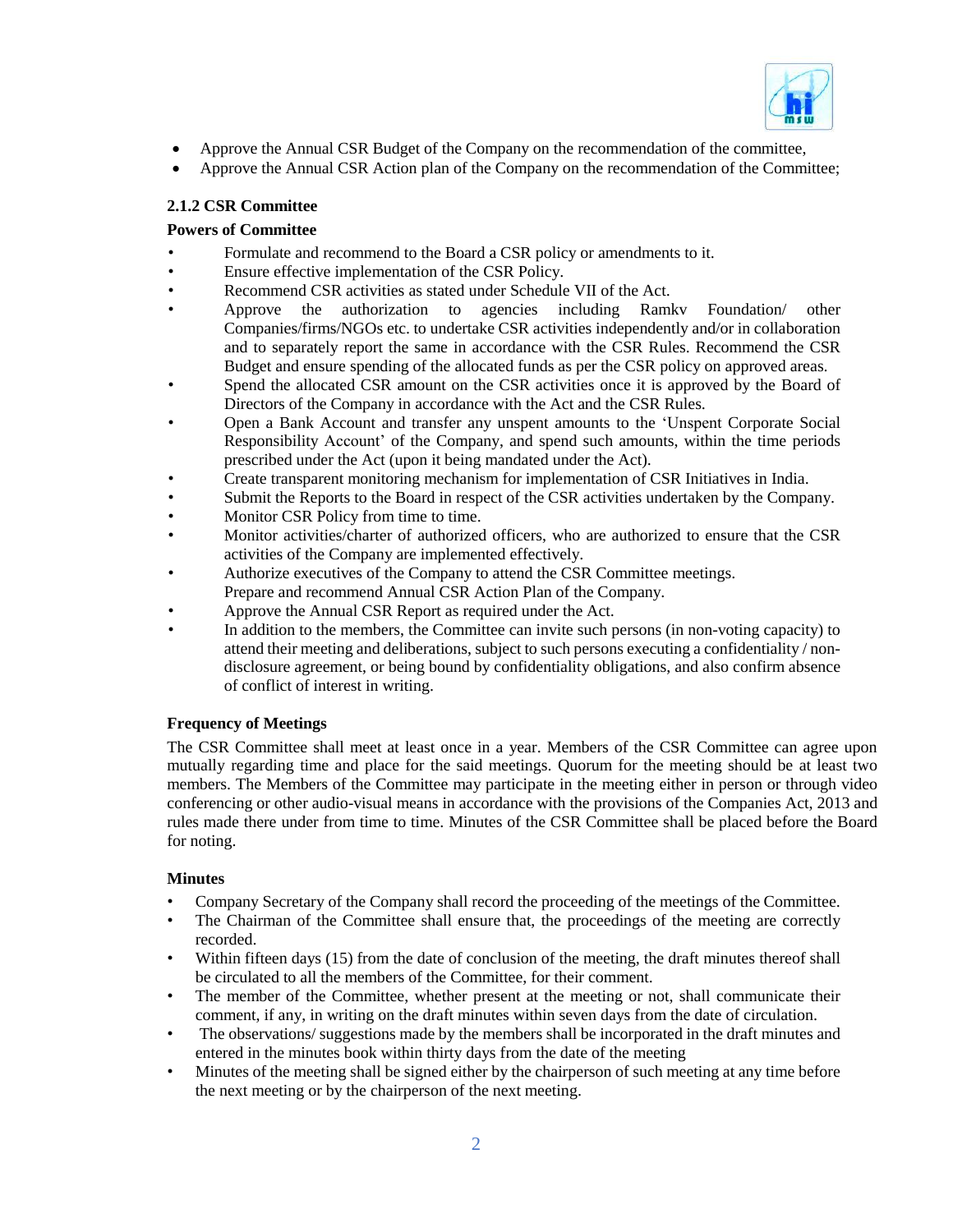

## **3. BUDGET & RESOURCES FOR CSR**

A specific project driven budget shall be allocated for CSR activities. Provision for allocation of annual CSR Budget will be made towards the thrust areas identified on year on year basis.

## **4. POWERS OF APPROVAL**

The expenditure to be incurred for CSR activities/ programs /projects will be recommended by CSR Committee for approval of the Board. The following shall be the process of authority:

- Board of Directors shall approve the CSR Budget on the recommendation of CSR Committee.
- CSR Committee shall authorize one of its members to execute the projects as per the approved budget.
- Such authorized member of the CSR Committee shall sub-delegate and authorize any other officer of the Company as he may deem fit, in consultation with the Committee, for administrative convenience and smooth operations.

### **5. IDENTIFICATION OF PRIORITY AREAS**

#### **5.1 Priority Areas**

- Women Empowerment
- Education
- Health Care
- Skill Development
- Rural Development and
- Natural Resource Management

The Policy shall be open to accommodate any activities as defined in Schedule VII of the Act as and when required. The Company shall give preference to local areas and the surrounding areas where the Company operates, for spending the earmarked CSR funds.

### **5.2 Disqualifying Activities of CSR**

- Projects that are implemented by the Company for employees and their families.
- Any amount directly or indirectly contributed towards any political party under Section 182 of the Act shall not be considered as CSR spend.
- Activities that are undertaken by the Company in pursuance of its normal course of business will not be considered as CSR activities.
- Any amount spent on the CSR activates, projects and programs outside India.
- Any other activities which are not considered as CSR activities under the Act and relevant Rules.

### **6. MONITORING MECHANISM FOR CSR PROJECTS/PROGRAMMES**

It shall be monitored at following levels:

### **6.1 Board Level**

• Board members will review CSR Projects based on their output and impact.

### **6.2 CSR Committee Level**

- Committee in its meeting will review and monitor the progress of various CSR Projects.
- Committee members shall ensure that the expenditure incurred towards projects/activities as per the approved CSR Policy.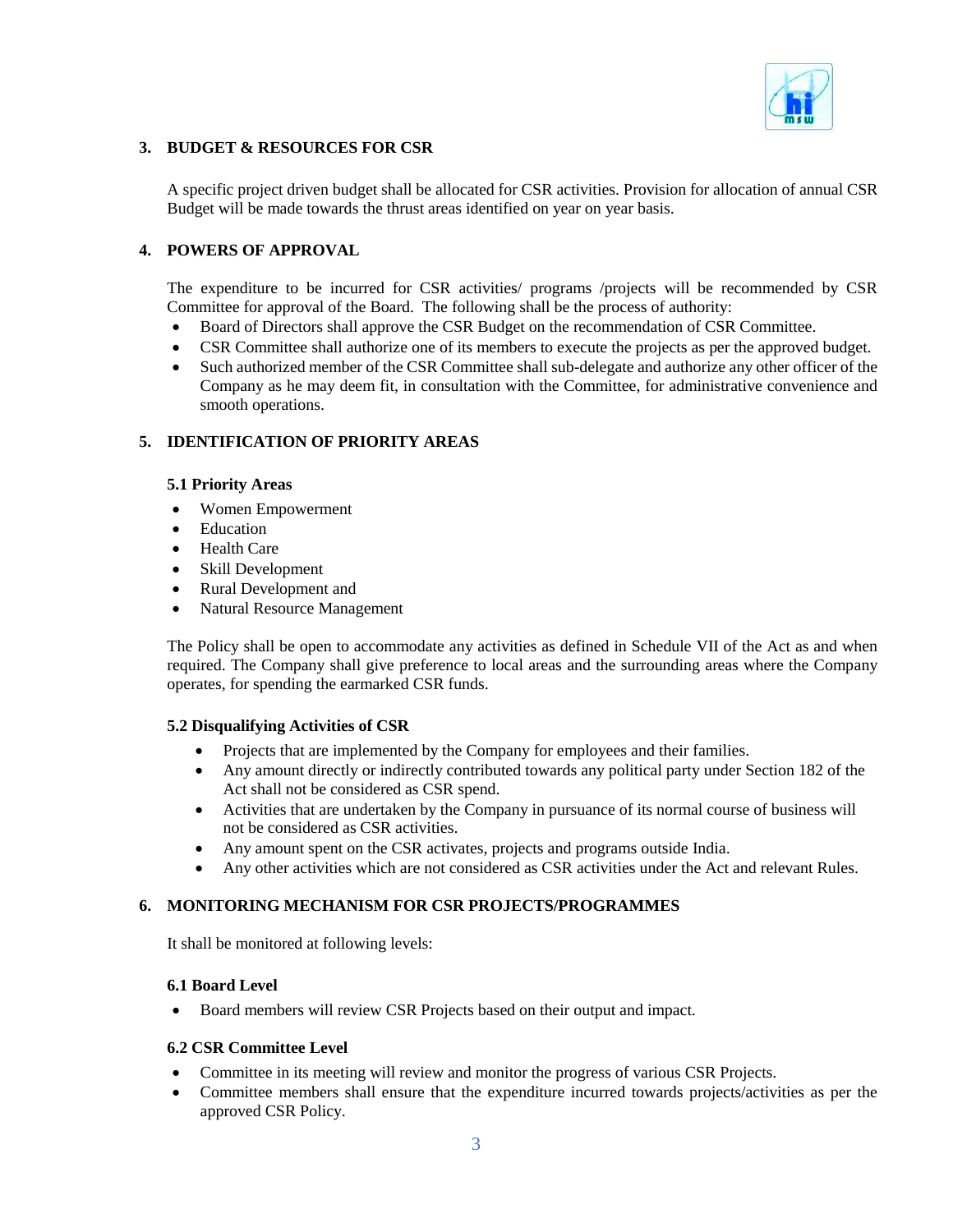

- Committee shall ensure activities planned and executed in line with list activities.
- Committee shall encourage the spending of CSR amount in the local area nearby the Projects/sites of the Company to have maximum impact

### **6.3 Group CSR Team**

- Explore potential CSR Partners for empanelment
- **•** Formulate CSR programs/plans under CSR policy with approved partners
- Obtain requisite approvals from the Board, CSR committee ongoing projects, new proposals and other matters related to CSR
- **•** Drive execution of CSR Programs along with periodic Impact assessment and impact analysis if required
- **•** Monitoring and review of programs through governance with partners, regular field visit interaction with beneficiary communities, etc. including reporting to stakeholders
- **•** CSR reporting at regular intervals including any reporting required by law

## **7. PUBLICATION OF CSR POLICY**

As per CSR Rules, the contents of the CSR Policy shall be included in the Directors' Report and the same shall be displayed on the Company's website, if any.

### **8. ANNUAL CSR PLAN**

The Committee shall formulate & recommend an annual CSR plan to the Board for approval every year.

The Annual CSR plan shall include the following;

- a) The list of CSR projects or programs that are approved to be undertaken in areas or subjects specified in Schedule VII of the Act.
- b) The manner of execution of such projects or programs.
- c) The modalities of utilization of funds and implementation schedules for the projects or programs.
- d) Monitoring and reporting mechanism for the projects or programs.
- e) The details of need and impact assessment, if any, for the projects undertaken by the company.

The Board of the company may alter the plan at any time during the financial year, as per the recommendation of the CSR committee based on the reasonable justification to that effect

# **9. POLICY REVIEW & AMENDMENTS**

The CSR Committee shall review its CSR Policy as and when required and make suitable changes and submit the same for the approval of the Board.

**\*\*\***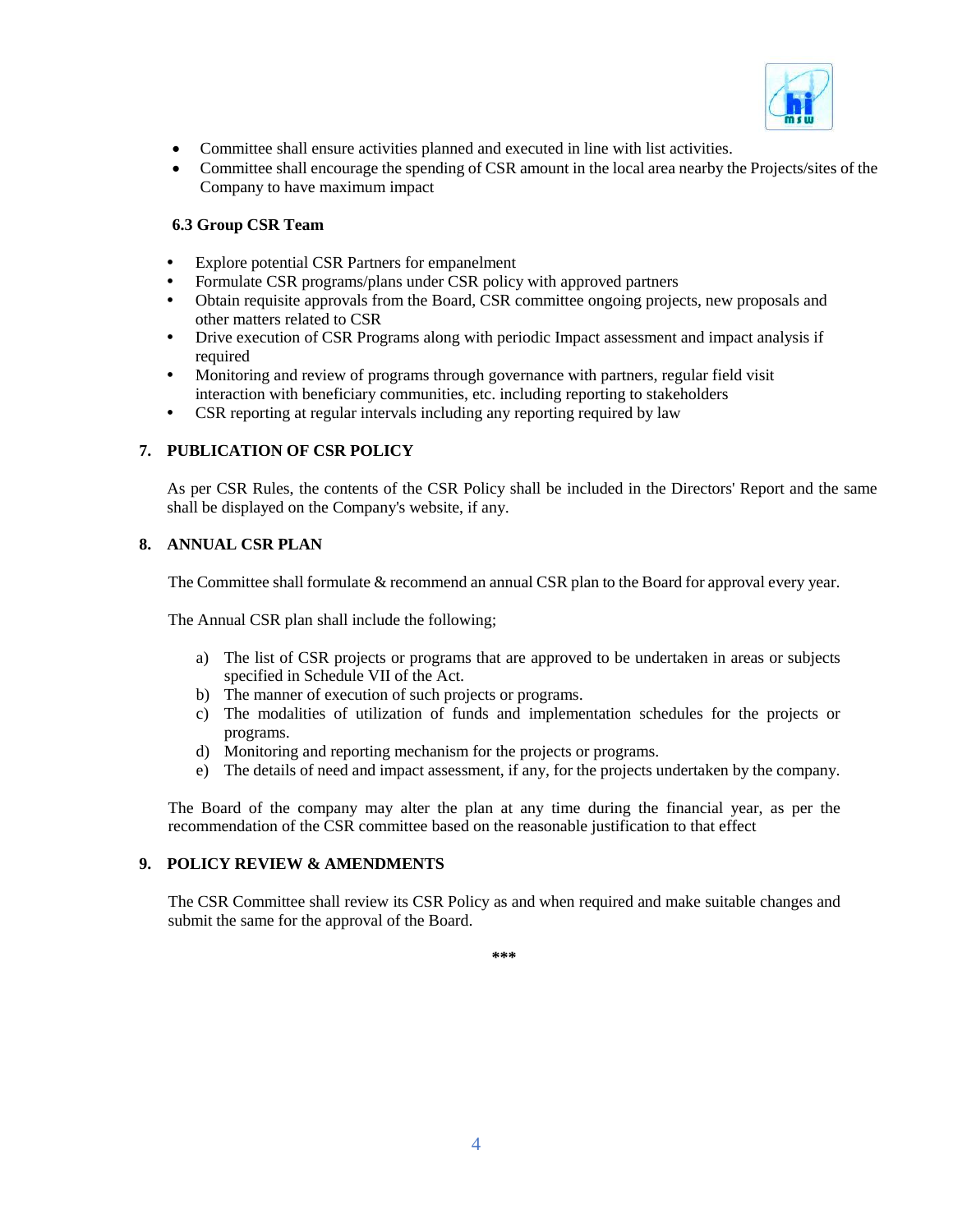

## **Hyderabad Integrated MSW Limited Constitution of CSR Committee (as on 1st July 2021)**

| <b>Members of the CSR Committee</b> | <b>DIN</b> | Category            | <b>Designation</b> |
|-------------------------------------|------------|---------------------|--------------------|
| Mr. Krishna Rao Thota               | 05165710   | Whole Time Director | Member             |
| Mr. A. Satyanarayana                | 05198294   | Director            | Member             |
| Mr. Pankaj Maharaj                  | 00135140   | Director            | Member             |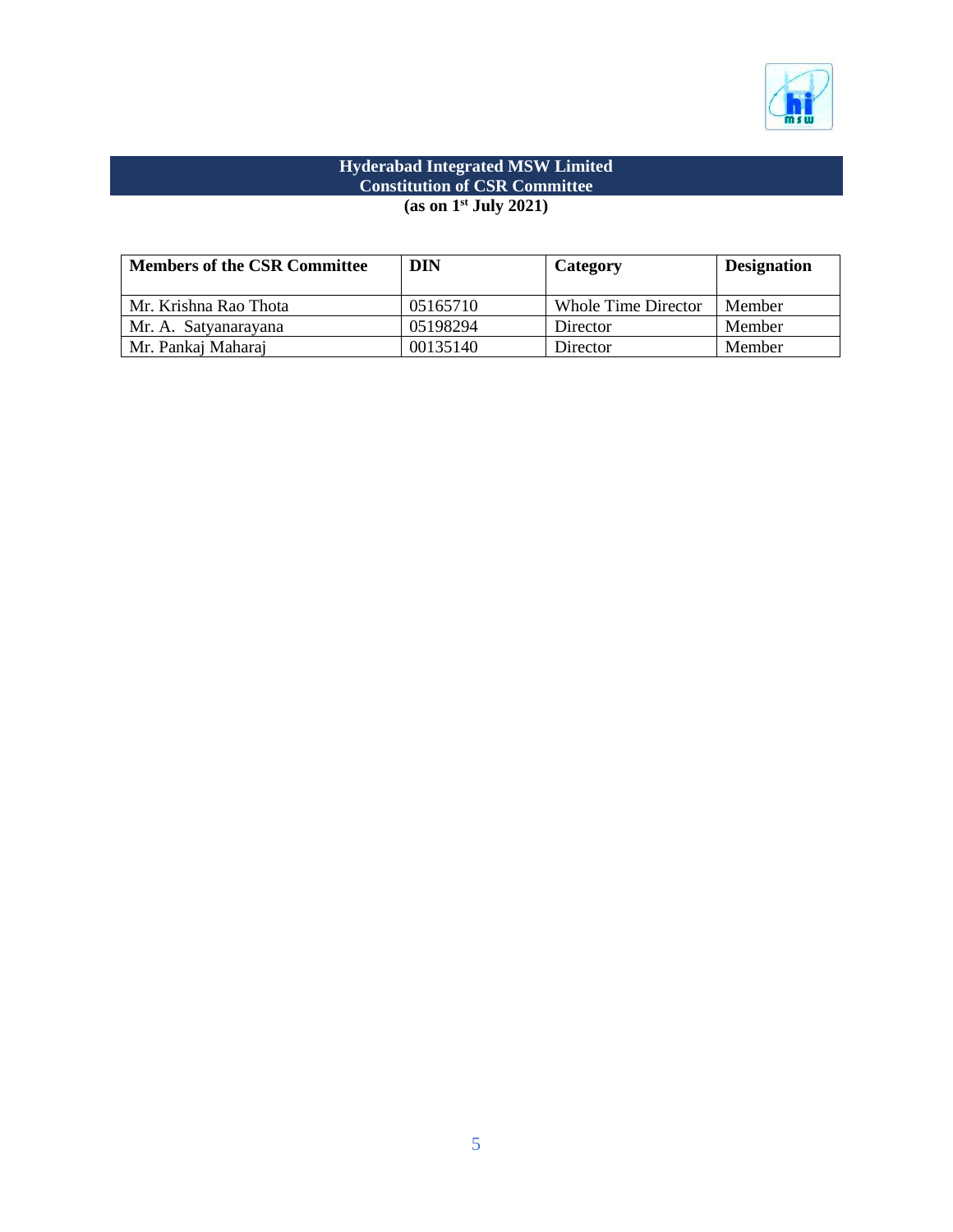

## **Hyderabad Integrated MSW Limited CSR Annual Action Plan for the Financial Year 2021-22**

Hyderabad Integrated MSW Limited ('the Company') has formulated this Annual Action Plan for undertaking CSR activities during the financial year 2021-22 pursuant to provisions of Section 135 read with Rule 5(2) of the Companies (Corporate Social Responsibility Policy) Rules, 2014 (as amended) and CSR Policy of the Company.

|                                                  | (1)                                                                                              | (2)                                                                                                     | (3)                                                                                                                                                                                                             | (4)                        |
|--------------------------------------------------|--------------------------------------------------------------------------------------------------|---------------------------------------------------------------------------------------------------------|-----------------------------------------------------------------------------------------------------------------------------------------------------------------------------------------------------------------|----------------------------|
| S.<br>No.                                        | <b>Areas/Subjects</b><br>specified under<br>Schedule VII of the<br><b>Companies Act,</b><br>2013 | <b>Particular of CSR projects</b><br>or programmes                                                      | Location                                                                                                                                                                                                        | Amount in<br><b>Rupees</b> |
| 1                                                | Clause (i) of<br>Schedule VII:<br>Making available<br>safe drinking water                        | Installation of 3 RO plants,<br>1000 LPH Capacity.                                                      | Nearby areas to Hyderabad<br>Integrated MSW project<br>situated at Survey No. 173,<br>Jawahar Nagar Dump Site,<br>CRPF Road, Near Army<br>Dental Collage, Kapra Mandal<br>Medchal District 500 087<br>Telangana | 30,00,000                  |
| $\overline{2}$                                   | Clause (i) of<br>Schedule VII:                                                                   | Distribution of PPE kits,<br>disinfection liquid, Bleaching<br>Powder                                   | Dammaiguda village,<br>Hyderabad                                                                                                                                                                                | 2,50,000                   |
|                                                  | Preventive health<br>care                                                                        | Cluster based preventive and<br>basic support for home<br>isolation patients                            | Rasoolpura, Hyderabad                                                                                                                                                                                           | 16,00,000                  |
| 3                                                | Clause (iii) of<br>Schedule VII:<br>Empowering<br>women                                          | Welfare activities for safai<br>saathis in association with<br><b>UNDP</b>                              | Telangana                                                                                                                                                                                                       | 8,00,000                   |
| $\overline{4}$                                   | Clause<br>of<br>(x)<br>Schedule VII:<br><b>Rural Development</b>                                 | Construction of community<br>hall (Material support<br>like<br>providing cement, sand, Iron<br>$etc.$ ) | Cheryala village, Telangana                                                                                                                                                                                     | 5,00,000                   |
|                                                  |                                                                                                  | Drainage repair work                                                                                    | Dammaiguda village,<br>Hyderabad                                                                                                                                                                                | 10,25,000                  |
| Total                                            |                                                                                                  |                                                                                                         |                                                                                                                                                                                                                 | 71,75,000                  |
| Admin overhead                                   |                                                                                                  |                                                                                                         |                                                                                                                                                                                                                 | 325,000                    |
| Budget Approved by the CSR Committee & the Board |                                                                                                  |                                                                                                         |                                                                                                                                                                                                                 | 75,00,000                  |

### **(5) Manner of execution of such projects or programs as specified in sub-rule (1) of rule 4:**

All CSR projects will be undertaken through Ramky Foundation (Implementing Agency), which will hire contractors and agencies in the respective locations to carry out the projects and activities as per the Plan above.